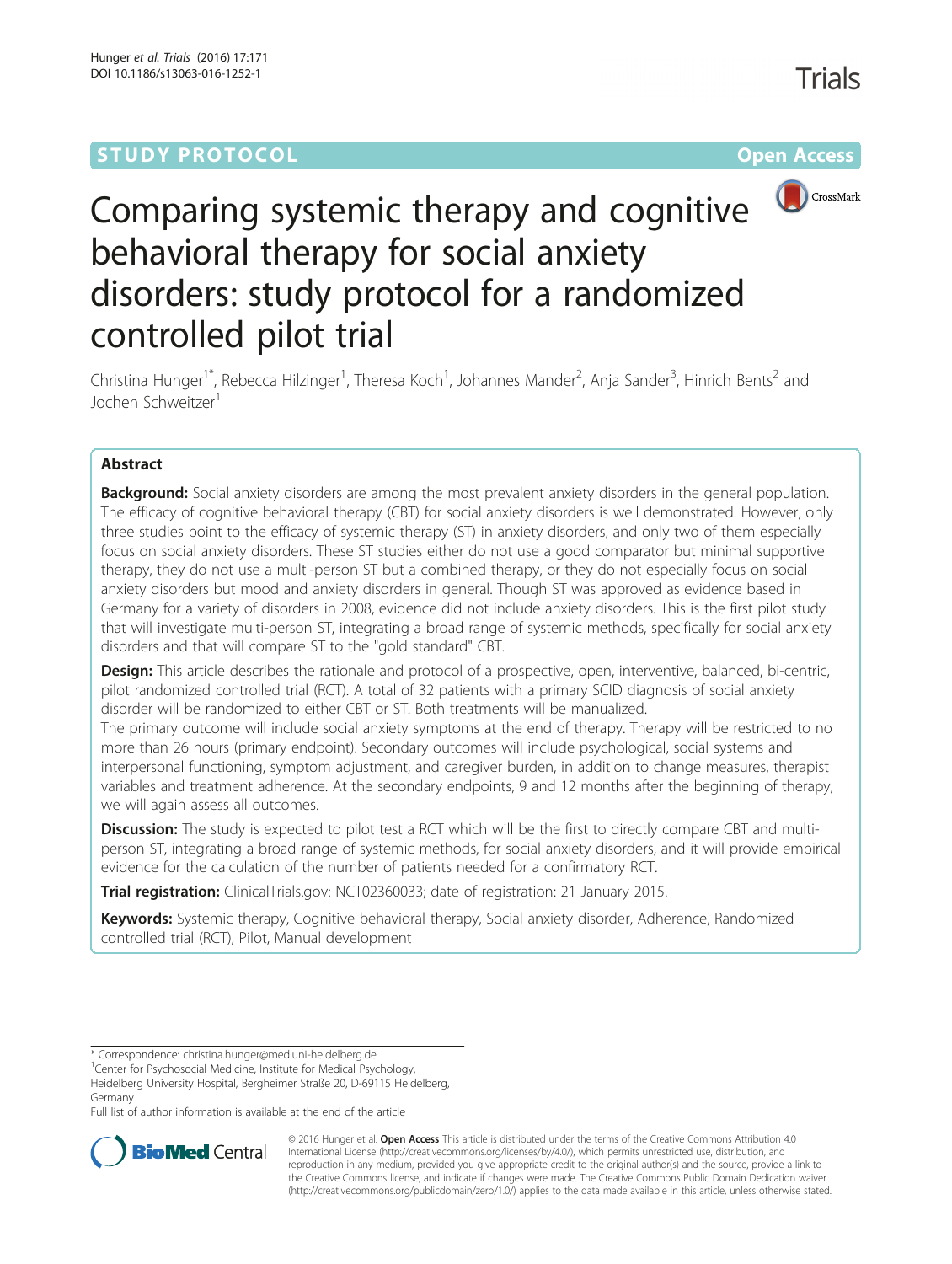## Background

Both cognitive behavioral therapy (CBT) and systemic therapy (ST) have a long tradition in the psychotherapeutic treatment of various disorders. However, CBT has a much stronger history of manualization and evaluation, especially for patients with anxiety disorders [[1\]](#page-10-0). It is also part of insurance-funded German psychotherapy, which ST is not. ST was approved as evidence based in Germany for a variety of disorders, but evidence did not include anxiety disorders [\[2](#page-10-0), [3\]](#page-10-0). Three randomized controlled trials (RCTs) for anxiety disorders are available [[4](#page-10-0)–[6\]](#page-11-0). However, they either do not especially focus on social anxiety disorders but mood and anxiety disorders in general [[4\]](#page-10-0), they do not use a multi-person ST but a combined therapy [[5\]](#page-10-0), or they do not use a "gold standard" comparator but minimal supportive therapy (MST) [[6\]](#page-11-0). We therefore need more studies that investigate the efficacy of ST specifically for social anxiety disorders, and that use a multi-person ST compared to a wellinvestigated comparator, such as CBT.

## Epidemiology

Social anxiety disorders are among the most prevalent anxiety disorders (prevalence of 7–16 %). In general, women are affected more frequently (3:2) [[7\]](#page-11-0). In clinical populations, we find women and men in equal shares [[8\]](#page-11-0). Both women and men are affected by the many significant psychosocial and occupational limitations that accompany social anxiety disorders [[9\]](#page-11-0). Those affected have lower income and education, higher unemployment, are more often unmarried and have fewer friends [[10\]](#page-11-0). The age of onset of social anxiety disorders averages 10–13 years [\[7](#page-11-0)]; spontaneous remission in the first 2 years is below 20 % [\[11, 12\]](#page-11-0).

## Clinical picture

Social anxiety disorders are interpersonal disorders. Symptoms of fear such as shaking or flushing arise when the affected person experiences that he or she may attract attention, and that symptoms such as shaking or flushing constrain his or her ability to build up social relationships [[13\]](#page-11-0). Socially anxious individuals display little emotionality, intimacy and secure bonding [\[14\]](#page-11-0). The performance anxiety type describes, for example, fears being seized with stage fright, behaving awkwardly if aware of being scrutinized by others and/or getting flurried in larger groups when speaking publicly or eating in restaurants. The interpersonally anxiety type describes, for example, fear of giving an impression of being a bore, an odd fellow and/or difficult to get along with so that the individual is the only one out of keeping with company in everyday situations in medium-sized groups, for example, during lunch with work colleagues or at a garden party with neighbors [\[15](#page-11-0)]. People with the specific

subtype fear to speak or to eat in public in some specific social situations. Individuals with the generalized subtype fear such behavior in a greater number of situations. The generalized subtype shows stronger burden caused by the generalized socially anxious symptomatology and by more severe comorbidity [[7](#page-11-0)].

#### Psychotherapy

CBT explains the disposition of social anxiety disorders by cognitive schemas which stimulate misleading internal information processing. Socially anxious individuals show increased self-focused attention when interacting with others stimulated by the assumption that others can see their anxiety. Based on a linked reduction in observation of other people, they focus on negative reactions and tend to interpret ambiguous and neutral feedback in a negative way. This results in excessively negative inferences about how they appear to others. Incorrect cognitions induce avoidance of social situations and/or the extensive use of safety behavior (e.g. avoiding eye contact, speaking low). The intention is on the prevention of feared catastrophes. However, avoidance and safety behavior contributes to the maintenance of negative beliefs and the increase of feared symptoms. They make patients come across to others in ways that are likely to elicit less friendly responses [\[8](#page-11-0), [16, 17](#page-11-0)].

CBT aims to reverse the maintaining processes specified in the cognitive model of Clark and Wells [[17\]](#page-11-0). The goal is to establish a realistic self-perception. The CBT manual [\[8\]](#page-11-0) differentiates between five phases which are described in detail in the method section.

ST explains the development of social anxiety disorders by reciprocal interpersonal interactions. Symptoms of social anxiety serve the near-distance regulation when interacting with others. They represent the (non-verbal) communication of dyadic or multi-person "between-us" quality of relationship in private (e.g. family, couple, friends) or professional (e.g. work colleagues, superiorinferior) social systems. Social anxiety indicates that an actual development task has not yet been accomplished and that socially anxious behavior, feelings and thoughts appear to be the best solution currently available. ST thus interprets social anxiety as an individual's sensitive reaction when fearing being scrutinized and socially rejected. However, maintaining social system structures reciprocally maintains social anxiety [[18, 19\]](#page-11-0).

As we did not find a multi-person ST manual for treating specifically social anxiety disorders, JS and CH developed the first manualization of ST, integrating a broad range of systemic methods, for this type of disorder. We reviewed ST manuals for social anxiety disorders in child and adolescent psychotherapy [[19\]](#page-11-0) and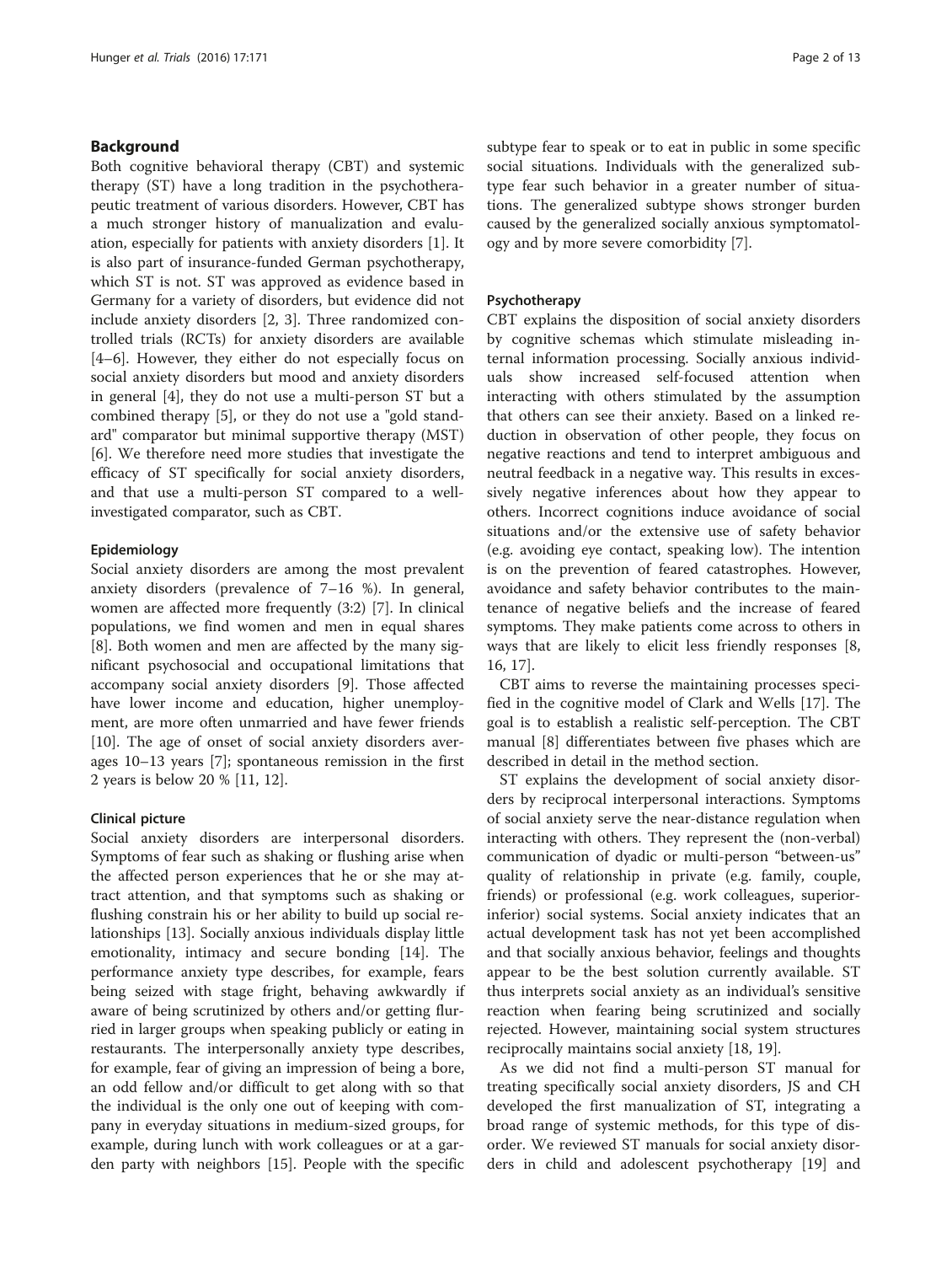well-established ST manuals for different disorders [\[20](#page-11-0)–[22](#page-11-0)]. We used general ST concepts [[18](#page-11-0)], integrating constructivist, solution-oriented [[5](#page-10-0), [23\]](#page-11-0) and strategic [\[24](#page-11-0)–[27\]](#page-11-0) methods, in addition to attending disorder-specific relational ST dynamics [\[19, 28, 29](#page-11-0)]. According to the literature and our experiences of treating patients, the aim of ST is to contextualize symptoms of social anxiety by addressing an individual's important private and/or professional social system. Social anxiety disorders indicate the disturbance of an entire social system and most if not all of its members. It does not rely on one single individual only. Consequently, the primary goal of ST is to identify and involve all important social system members. Thus, they will be invited to therapy sessions in addition to the individual patient. If they cannot attend physically, circular questions serve their inclusion into the room on a cognitive level. The analysis of transgenerational relationships, of past and present interpersonal interactions serve the development of a new understanding of the important roles, places and resources of all system members.

The systemic model of Schweitzer and Hunger [[30](#page-11-0)] combines three different therapy settings with different participants in a multisystemic therapy concept. The first two therapies, and the majority of all therapy sessions alike, are individual but with a strong focus on relationship issues. They are combined with sessions with partners, parents or closest friends, and with one 3-hour group therapy session bringing together project patients and therapists. The ST manual differentiates between four phases which are described in detail in the method section.

## **Efficacy**

The efficacy of CBT for social anxiety disorders is well established [[31\]](#page-11-0). A meta-analysis of 29 RCT studies showed a general effect size of 0.70 [\[32](#page-11-0)]. The largest German multicenter RCT investigating social anxiety disorders is the Social Phobia Psychotherapy Network (SOPHO-NET;  $n = 495$ ) [[18\]](#page-11-0). The SOPHO-NET was initiated by the lack of evidence for the efficacy of a new psychotherapy method for social anxiety disorders. In the SOPHO-NET, this was psychodynamic therapy (PD) which was compared to CBT. Based on the Liebowitz Social Anxiety Scale (LSAS), the authors investigated remission (LSAS score  $\leq$ 30) and response (LSAS score reduction of at least 31 %) demonstrably comparable to an improvement of  $\leq 2$  in the Clinical Global Impression (CGI) [[33\]](#page-11-0). The authors expected superiority of CBT with a small effect (Cohen's  $h = 0.30$ ; i.e. CBT response rate of 70 %, PD response rate of 55 %) [[34\]](#page-11-0). With smaller effect than expected, results demonstrated superiority for remission (36 % CBT, 26 % PD;  $h = 0.22$ ) but not for response (60 % CBT, 52 % PD) [\[35](#page-11-0)]. Again with small effect sizes, secondary interpersonal outcome measures such as the Inventory of Interpersonal

Problems (IIP) [[36](#page-11-0)] also showed significant differences in favor of CBT. At 6, 12 and 24 months after the end of treatment, significant between-group differences were no longer found in any outcome. Contrariwise, some other studies found that CBT patients tend to continue with problems in relationship formation after the end of therapy [[37, 38\]](#page-11-0).

Considering ST, we found only three RCTs for anxiety disorders [\[4](#page-10-0)–[6](#page-11-0)], and only two of them investigated social anxiety disorders. One RCT  $(n = 120,$  Poland) compared 10 weeks of brief strategic therapy (BST) with MST. The outcome relied on the Interpersonal Sensitivity, Anxiety and Global Severity Index of the Symptom Checklist-90- R (SCL-90-R) [\[39](#page-11-0), [40\]](#page-11-0). This trial demonstrated BST superiority for patients with social anxiety disorders only (response: 50 % BST, 20 % MST) but no significance of any treatment for patients with comorbid personality disorders (response: 7 % BST and MST) [\[6\]](#page-11-0). The second RCT ( $n = 83$ , Germany) compared a combined resourceoriented cognitive-behavioral therapy (ROCBT) with CBT. The main outcomes were the Social Interaction Anxiety Scale (SIAS) and Social Phobia Scale (SPS). SIAS and SPS are original German scales and were developed by the leading German CBT researcher for social anxiety disorders [[41](#page-11-0)–[43](#page-11-0)]. This trial demonstrated ROCBT superiority (Cohen's  $d = 1.29$ , for both SIAS and SPS) compared to CBT ( $d = 0.86$ , for SIAS;  $d = 0.97$ , for SPS). Therapy effects were stable over the 2- and 10 year follow-up in both treatment conditions [[5\]](#page-10-0). The third RCT ( $n = 326$ , Finland) compared long- and shortterm PD with solution-focused ST. This study included patients with both mood and anxiety disorders. Results indicated a statistically significant reduction of symptoms on all outcomes in all three treatment groups during the 3-year study period, including the SCL-90-R anxiety subscale and the Hamilton Anxiety Rating Scale (HAM-A). Both instruments measure anxiety but not social anxiety [\[44](#page-11-0)]. The reduction was faster in shortterm psychotherapies, including the solution-focused ST during the first year of follow-up. However, the reduction continued during the 3-year follow-up only for the long-term PD [\[4](#page-10-0)].

Consequently, none of the above described ST RCTs used the LSAS, though it is most often used for the assessment of social anxiety disorders [[45](#page-11-0)]. The SOPHO-NET used the LSAS as the main outcome for that reason [\[35\]](#page-11-0). Willutzki and colleagues decided to use the original German SIAS and SPS, which highly correlate with the LSAS [[5](#page-10-0)]. We therefore miss information regarding the efficacy of multi-person ST on established social anxiety assessments, such as the LSAS, SIAS and SPS. Additionally, we also miss information regarding the efficacy of multi-person ST when compared to a well-established comparator, the CBT.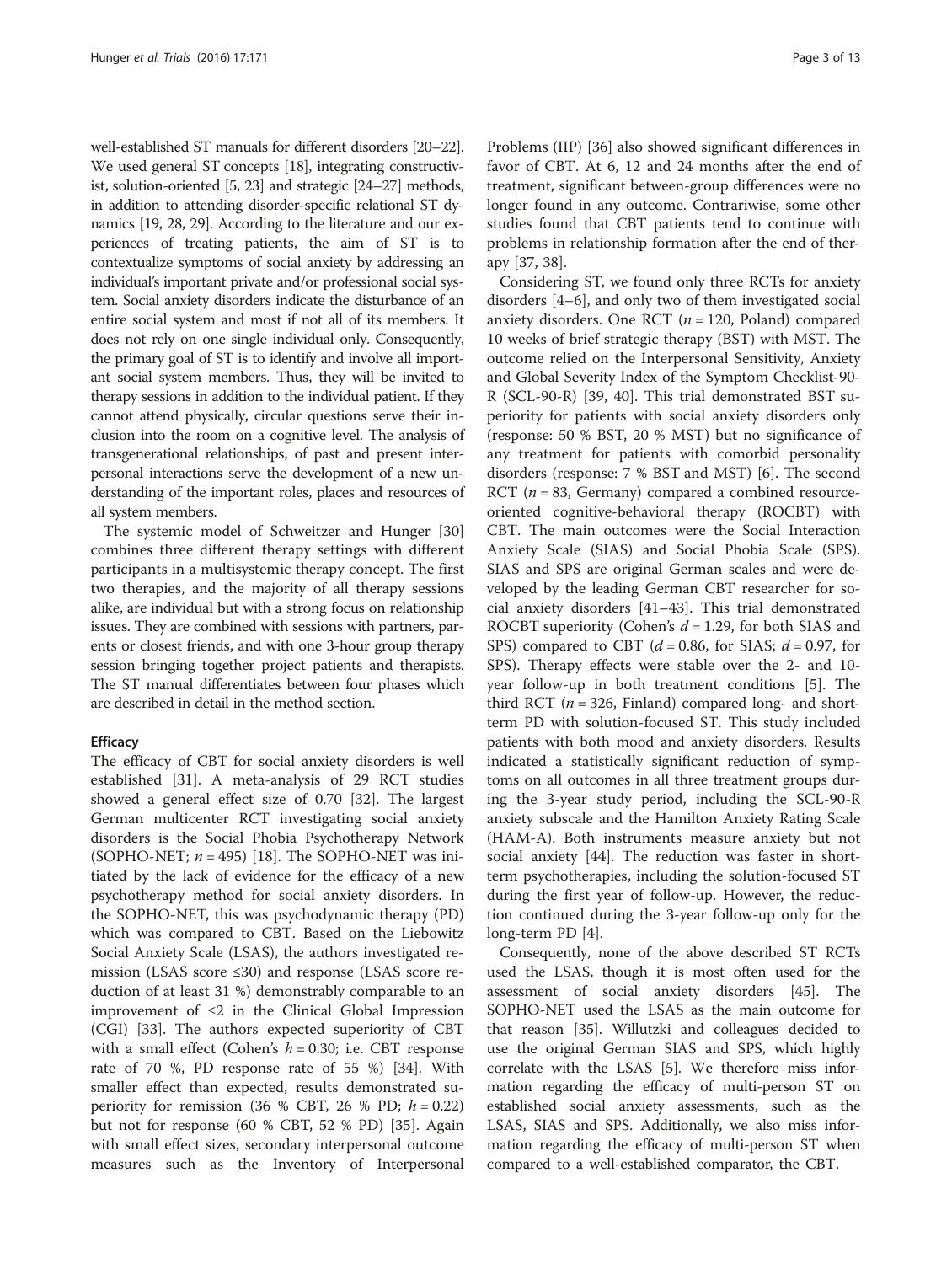## Pilot study

RCTs are regarded as the "gold standard" of present day evidence-based research in psychotherapy. They are often complex, time-consuming and expensive. Before a large RCT is undertaken, a pilot study should be conducted that mimics all the major essentials of the planned larger study [\[46](#page-11-0)]. As this study is the first trial that includes both a multi-person ST, integrating a broad range of systemic methods, and CBT, especially focusing on social anxiety disorders, we will have to conduct this pilot RCT before planning in detail the future main trial. Due to the mismatch of this study with previous investigations of ST for social anxiety disorders, reliable information that is needed for the sample size calculation for the main RCT is missing. Thus, this pilot study will help us to pay careful attention to sample size calculation, it will aim to save costs and use patients efficiently in the future RCT [[47\]](#page-11-0).

## Hypotheses

The main focus of this paper is to answer the question of what effect sizes of ST can be expected compared to CBT, to calculate how many patients will be needed to replicate effects indicated in this study. For that purpose, we descriptively and exploratively analyze the following hypotheses.

H1: Effects for social anxiety at the end of therapy (primary endpoint). According to the SOPHO-NET [36] and the study by Willutzki and colleagues [5], we expect both CBT and ST to demonstrate a reduction of social anxiety symptoms, and that CBT will show a major change compared to the new ST. H2: Effects for secondary outcomes at the end of therapy (primary endpoint). According to the SOPHO-NET [36], we expect CBT to demonstrate a major change compared to the new ST on psychological functioning, social system and interpersonal functioning, symptom adjustment, and caregiver burden. H3: Effects 9 and 12 months after the beginning of therapy (secondary and tertiary endpoint). According to the SOPHO-NET [36] and the study by Knekt and colleagues [4], we expect both CBT and ST to show stable effects on primary and secondary outcomes during the follow-up period.

## Methods

## Design and sample size

This pilot study is a prospective, open, interventive, balanced, bi-centric<sup>1</sup>, explorative RCT. The aim is to compare CBT and ST for social anxiety disorders. According to Cocks and Torgerson [\[47](#page-11-0)] for two-arm pilot studies of this kind, we will recruit 32 patients; 16 patients per CBT and ST, respectively (Fig. [1\)](#page-4-0). Cocks and Torgerson used a confidence interval (CI) approach to calculate pilot sample sizes for continuous outcome measures. They supposed 0.3 of a standard deviation between two groups to be worthwhile, and stated that such a study would require 350 participants (assuming 80 % power and a two-sided alpha of 5 %). For pilot studies of which the primary goal is testing of the recruitment rate, they found 32 patients (approximately 9 % of the main sample size) to be required to produce a one-sided 80 % confidence limit. Cocks and Torgerson concluded that a pilot trial with that sample size, showed an estimate larger than zero and demonstrated feasibility to recruit and retain the patients, and so forth, should move forward with the main study.

#### Ethical consideration

CBT will be practiced at the Center for Psychological Psychotherapy (CPP), Heidelberg University, and ST at the Institute of Medical Psychology (IMP), Heidelberg University Hospital. All therapies will be recorded. The pilot study design, the measurement times and instruments are aligned with the studies of Willutzki and colleagues [\[5](#page-10-0)], Rakowska and the SOPHO-NET [\[48](#page-11-0)]. This research was approved by the Ethics Committee of the Heidelberg Medical Faculty (S-190/2014). Written informed consent will be obtained from each interested person. Staff will send the study information, informed consent and declaration about the usage of DVD records to each interested person after the initial telephone interview. The staff will be available for any questions on the telephone or face-to-face at the IMP during workdays. All interested persons will be informed about their rights to end their participation at any time without negative consequences. Confidentiality will be maintained at all levels of the pilot study by staff members, diagnosticians, therapists, supervisors and researchers. All of them have to declare bindingly that they will give no information to third persons. Additionally, we will work with identification codes for each interested person and patient. All data will be saved pseudonymized on the IMP server. This pilot trial will be conducted in accordance with the Declaration of Helsinki [\[49](#page-11-0)], as well as with the State Chamber of Physicians of Baden-Wuerttemberg, Germany.

## Recruitment

#### **Patients**

Recruitment started in 2014, with the first patient included on 18 November 2014, and we expect to complete recruitment in spring 2016. We distributed flyers and study information to doctors, psychological psychotherapists, occupational therapists, hospitals and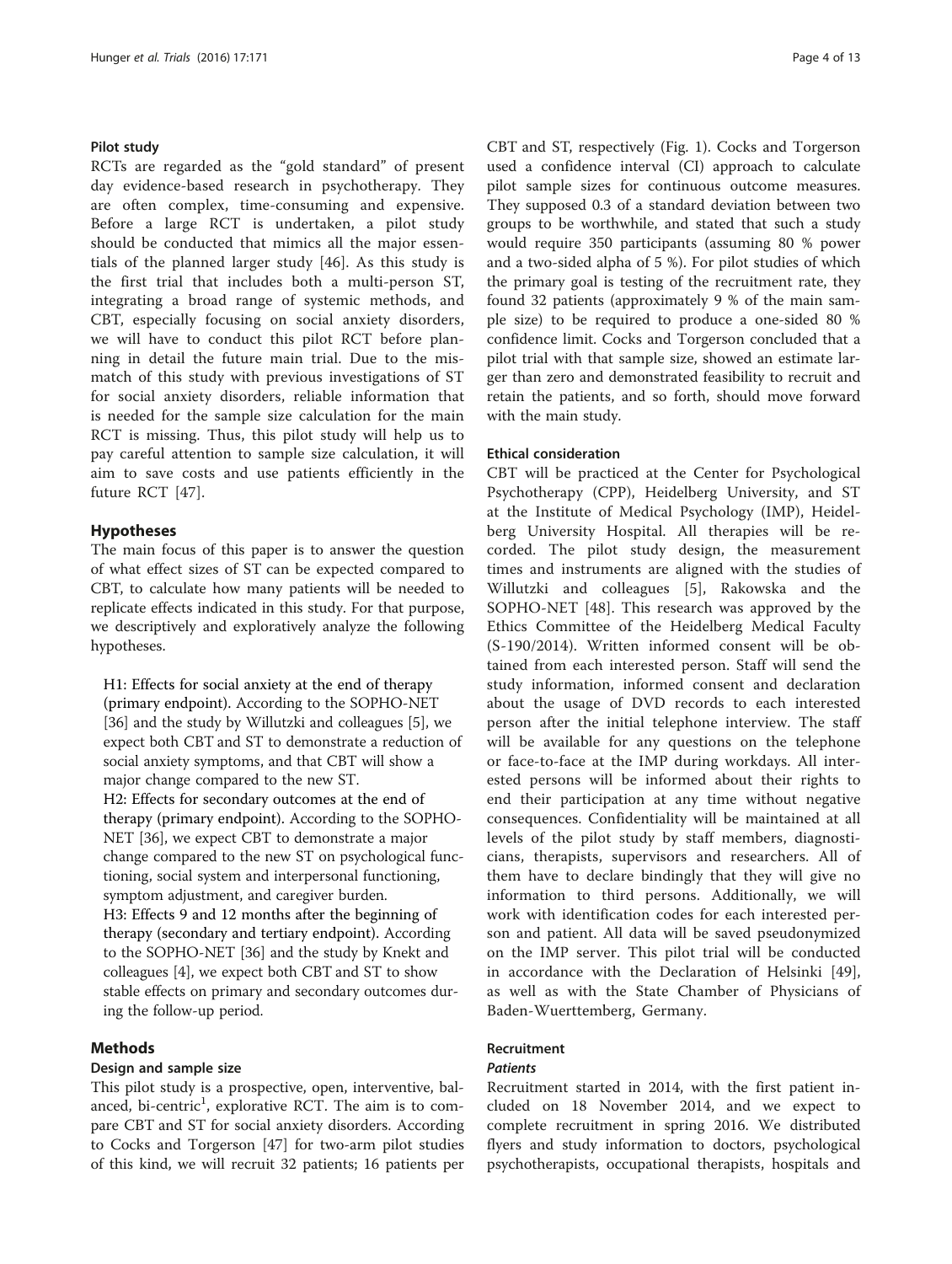psychosocial counseling centers in and around Heidelberg; gave public announcements in the local press, on the IMP website, information portals on clinical trials and Facebook; mailed to the Heidelberg University, the Heidelberg University Hospital and universities near Heidelberg; and we gave our flyer and study information to the outpatient centers of the CPP, IMP and the Central Institute of Mental Health in Mannheim. All patients will present themselves to the study team and no patients will be referred.

## **Therapists**

Recruitment started in 2014, with the first therapists included in September, and was completed in November of the same year. A total of 16 therapists (eight CBT therapists; eight ST therapists) will be involved to conduct two therapies each. CBT therapists will be psychologists in their second to fourth year of training at the CPP. ST therapists will be third- to fourth-year trainees from the Helm Stierlin Institut (HSI), Heidelberg, and the Mannheim Society for Systemic Therapy (MAGST),

<span id="page-4-0"></span>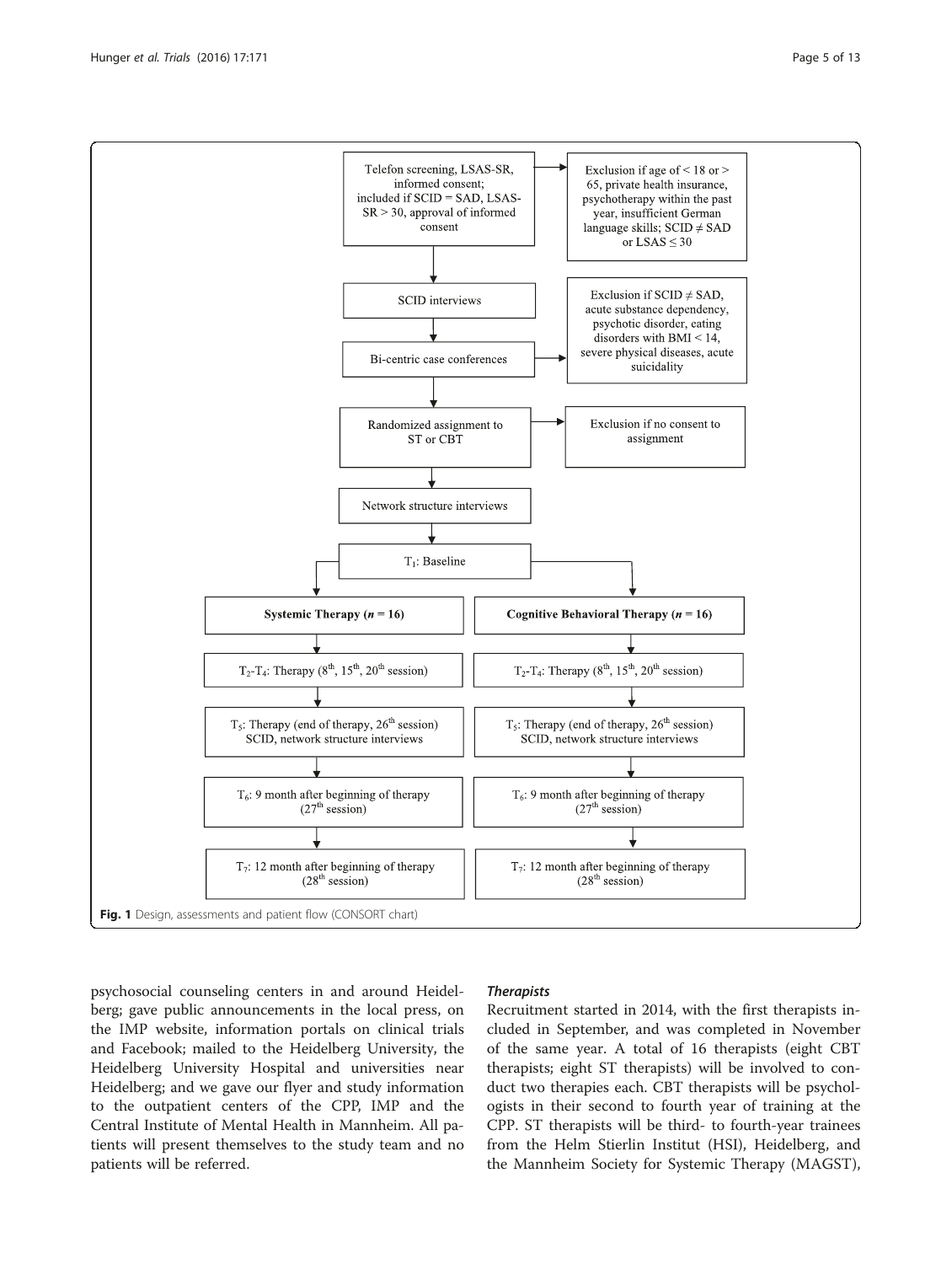Mannheim; most of them will be psychologists and educators. Due to the fact that CBT and ST have very different training structures, contents and certification procedures, we chose advanced therapists with different years of training in CBT and ST, respectively, of whom we expected best comparison regarding their training status in theory and practice.

#### Study procedures

## Screening and diagnostic process

Interested individuals will initially take part in a telephone screening assessment of the main socially anxious symptoms (SCID, social anxiety disorder). Persons meeting the inclusion criteria will then receive the LSAS-SR self-report measure and SCID screening questionnaires together with the study information, informed consent and declaration about the DVD record use by post. After signing and sending back these documents, the documentation will be checked and the LSAS-SR score will be calculated and analyzed. If all documents are signed and the interested person shows a LSAS-SR >30, then the individual will be invited to a SCID-I and -II face-toface interview, including the assessment of the general level of functioning (Global Assessment of Functioning; GAF). These pre-SCID interviews will be rated by independent raters with respect to both primary and secondary diagnoses. After inclusion based on shared decision making by clinical experts in the bi-centric case conference, persons will be randomized. Subsequently, they will be informed whether they will be treated in the CBT or ST study arm. Individuals will then attend a social network interview. In this interview they will select a significant other (e.g. partner, family member, best friend) who will then be asked to fill in a questionnaire booklet assessing significant others' burden.

Therapy (T1 to T5) We will assess study outcomes before the start of therapy, after the 8th, 15th and 20th hour of therapy, as well as after therapy has ended. At each time of assessment, patients will participate in an online survey (UNIPARK) including study outcomes (Table [1](#page-6-0)). The assessment will be conducted at the IMP. Baseline data (T1) will be scheduled no more than 5 days before the first therapy session. Therapy process (T2 to T4) will be assessed no more than 5 days after the 8th, 15th and 20th hour of therapy. The primary endpoint (T5) will be defined by a joint patient-therapist decision to end therapy or by the end of 26 hours of therapy. All outcome variables will be assessed anew, along with inand outpatient health care service data. A post-SCID and social network interview will also be conducted. Like the pre-SCID, the post-SCID interviews will be rated by independent raters considering primary and secondary diagnoses.

Follow-up (T6 and T7) We will assess patients at 9 and 12 months after the beginning of therapy. Again, patients will participate in the online survey including the outcomes (Table [1](#page-6-0)). The assessment will be conducted at the IMP. The study will close 12 months after the beginning of therapy of the last included patient.

## Inclusion and exclusion criteria **Patients**

Inclusion criteria require patients: 1) to be primarily diagnosed with a social anxiety disorder (SCID [[50](#page-11-0)]; corresponding ICD diagnosis: F40.1); 2) to have a LSAS-SR total score >30; 3) to be on stable medication for at least 4 weeks, in cases of concurrent pharmaceutical treatment; 4) to agree to participate in the pilot study and to be randomized into one of the study arms; 5) to agree to not use additional therapeutic support during the study period; and 6) to be 18–65 years old. Exclusion criteria are as follows: 1) acute substance dependency; 2) psychotic disorders; 3) eating disorders (BMI <14); 4) severe physical diseases; 5) acute suicidality; 6) insufficient German language skills; and 7) private health insurance and participation in psychotherapy financed by the national health insurance companies within the past year due to administrative regulations at one of the centers. Comorbid disorders are allowed as long as the social anxiety disorder is of primary concern.

## **Therapists**

Inclusion criteria required therapists: 1) to be advanced trainees with more than 300 hours of theoretical and clinical training; 2) to have therapeutic self-experience of at least 100 hours; 3) to have completed an internship in psychosomatic medicine, psychotherapy or psychiatry of at least 600 hours; and 4) to participate in the CBT or ST training and supervisions. If therapists have training in both approaches, they will be assigned to the approach that they consider their primary therapeutic identity. We will choose advanced trainees due to their strong treatment adherence and ability to deliver treatments effectively in outpatient settings [\[51](#page-11-0)].

#### Randomization

Following inclusion, patients will be randomized, using block randomization in a 1:1 ratio to obtain equal group sizes [[52\]](#page-11-0). We will use a randomization plan generator ([www.randomization.com](http://www.randomization.com/)). An independent research team will conduct the assignment of patients to study arms. Therapists will be randomly assigned to patients as they enter the project.

## Blinding and allegiance

## **Blinding**

Patients will be informed about their assignment (no blinding, open trial), the general study aims and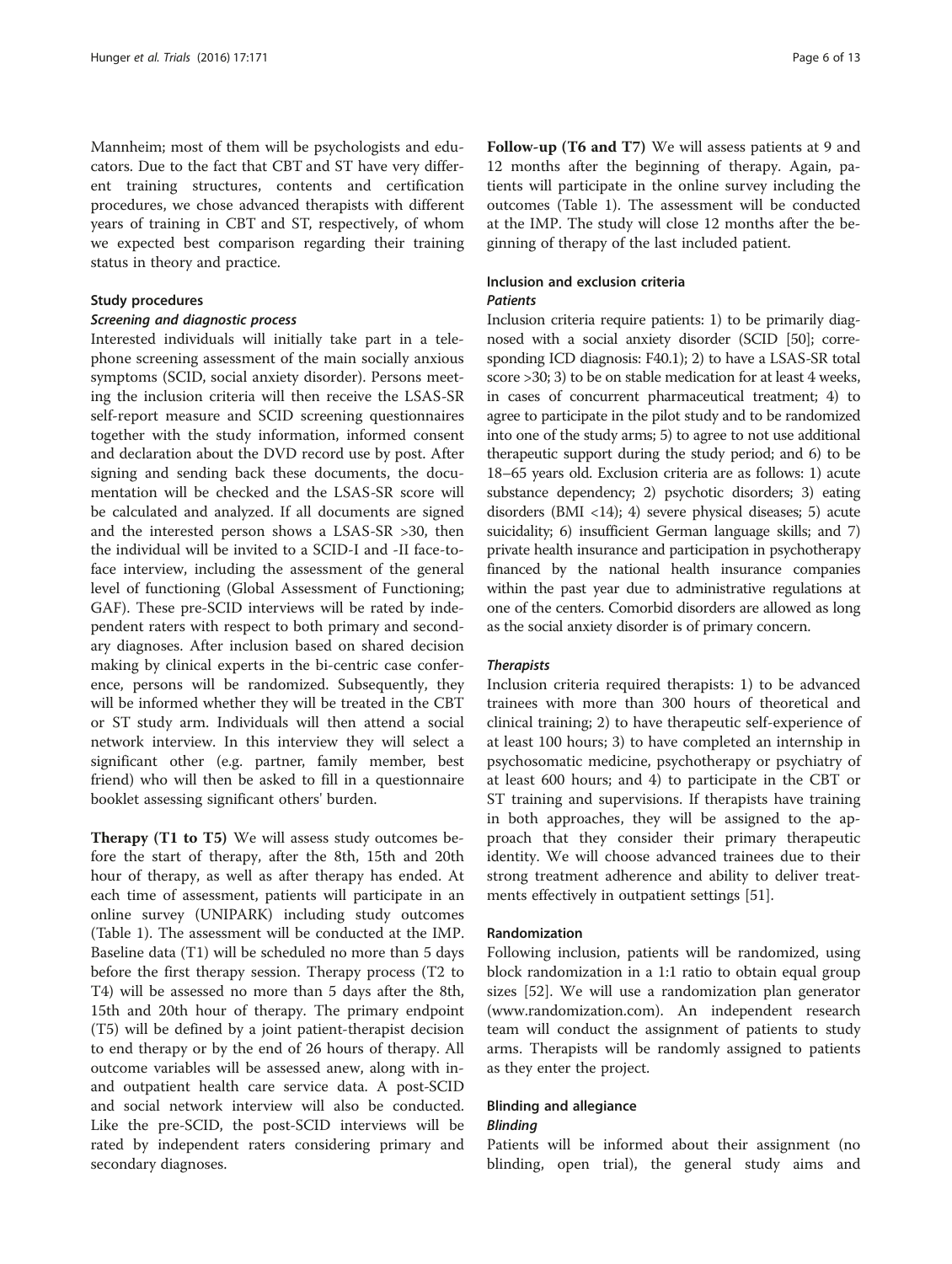| Purpose            | Perspective  | Domain                       | Instrument      | Screening | Baseline | 8th, 15th, 20th<br>hour of therapy | End of therapy, no later than 26th hour of therapy | 9 and 12 months after<br>beginning of therapy |
|--------------------|--------------|------------------------------|-----------------|-----------|----------|------------------------------------|----------------------------------------------------|-----------------------------------------------|
|                    |              |                              |                 |           | T1       | T <sub>2</sub> to T <sub>4</sub>   | T <sub>5</sub>                                     | T6 and T7                                     |
| Screening          | Pat          | Social anxiety               | LSAS-SR         | X         |          |                                    |                                                    |                                               |
|                    | Diag         | Mental disorder SAD          | SCID: SAD       | Χ         |          |                                    |                                                    |                                               |
| Outcome            | Diag         | Mental disorders             | SCID I, II      | $\times$  |          |                                    | X.                                                 |                                               |
|                    | Pat          | Social anxiety               | LSAS-SR         | Χ         | Χ        | X                                  | Χ                                                  | X                                             |
|                    | Pat          | Social anxiety               | SIAS            | $\times$  | X        | Χ                                  | X                                                  | X.                                            |
|                    | Pat          | Social anxiety               | SPS             | X         | X        | Χ                                  | X                                                  | Χ                                             |
|                    | Diag         | Global functioning           | GAF             | X         | Χ        |                                    | X                                                  |                                               |
|                    | Pat          | Depression                   | <b>BDI-II</b>   | X         | X        | Χ                                  | X.                                                 | X                                             |
|                    | Pat, Ref     | General symptom severity     | <b>BSI</b>      | $\times$  | X        | X.                                 | X.                                                 | X                                             |
|                    | Pat, Ref     | Experience of social systems | <b>EXIS</b>     | $\times$  | X        | X.                                 | X.                                                 | Χ                                             |
|                    | Pat, Ref     | Evaluation of social systems | <b>EVOS</b>     | $\times$  | X.       | X                                  | X                                                  | X                                             |
|                    | Pat, Ref     | Dyadic adjustment            | DAS-12          | Χ         | X.       | X.                                 | Χ                                                  | Χ                                             |
|                    | Pat          | Interpersonal problems       | $IIP-32$        | X         | X.       | X                                  | X                                                  | X                                             |
|                    | Pat, Ref     | Symptom adjustment           | ASS             | X         | X        | Χ                                  | X                                                  | Χ                                             |
|                    | Ref          | Burden                       | BAS             |           | X        | X                                  | X                                                  | X                                             |
| Process            | Pat, T       | Therapeutic alliance         | SACiP           |           |          | X                                  | X                                                  | Χ                                             |
|                    | Pat, T       | Therapeutic relationship     | SRS             |           |          | X                                  | X.                                                 | X                                             |
|                    | Pat          | Therapy motivation           | <b>URICA</b>    |           |          | X                                  | X                                                  | Χ                                             |
|                    | Pat, T       | Credibility                  | OAT             |           | Χ        |                                    |                                                    |                                               |
| Therapists         | T.           | Common therapist factors     | <b>DPCCQ</b>    |           | Χ        | Χ                                  | X.                                                 | Χ                                             |
| Quality            | $\mathsf{R}$ | Adherence and competence     | STAS, CTAS-SP   |           | X        | X                                  | X                                                  | Χ                                             |
| Additional service | Pat          | Service receipt              | <b>CSSRI-EU</b> |           |          |                                    | X                                                  | X                                             |

#### <span id="page-6-0"></span>Table 1 Assessment measures and application plan

Diag, diagnostician; Pat, patient; R, researcher; Ref, reference person (most important significant other); T, therapist. ASS, Adjustment to Symptomatology Scale; BAS, Burden Assessment Scale; BDI-II, Beck Depression Inven II; BSI, Brief Symptom Inventory; CSSRI-EU, Client Sociodemographic and Service Receipt Inventory; CTAS-SP, Cognitive Therapy Adherence Scale for Social Phobia; DAS-12, Dyadic Adjustment Scale; DPCCQ, Development of Psychotherapist Common Core Questionnaire; EVOS, Evaluation of Social Systems; EXIS, Experience in Social Systems; GAF, Global Assessment of Functioning; IIP-32, Inventory of Interpersonal Problems, short form; LSAS-SR, Liebowitz Social Anxiety Scale, self-report measure; OAT, Opinion About Treatment; SACiP, Scale for the Multiperspective Assessment of General Change Mechanisms in Psychotherapy; SCID I,II, Structured Clinical Interview for DSM Disorders I and II; SCID: SAD,

Structured Clinical Interview for DSM disorders: Social Anxiety Disorders; SIAS, Social Interaction Anxiety Scale; SPS, Social Phobia Scale; SRS, Session Rating Scale; STAS, Systemic Therapy Adherence Scale; URICA, Univers Rhode Island Change Assessment Scale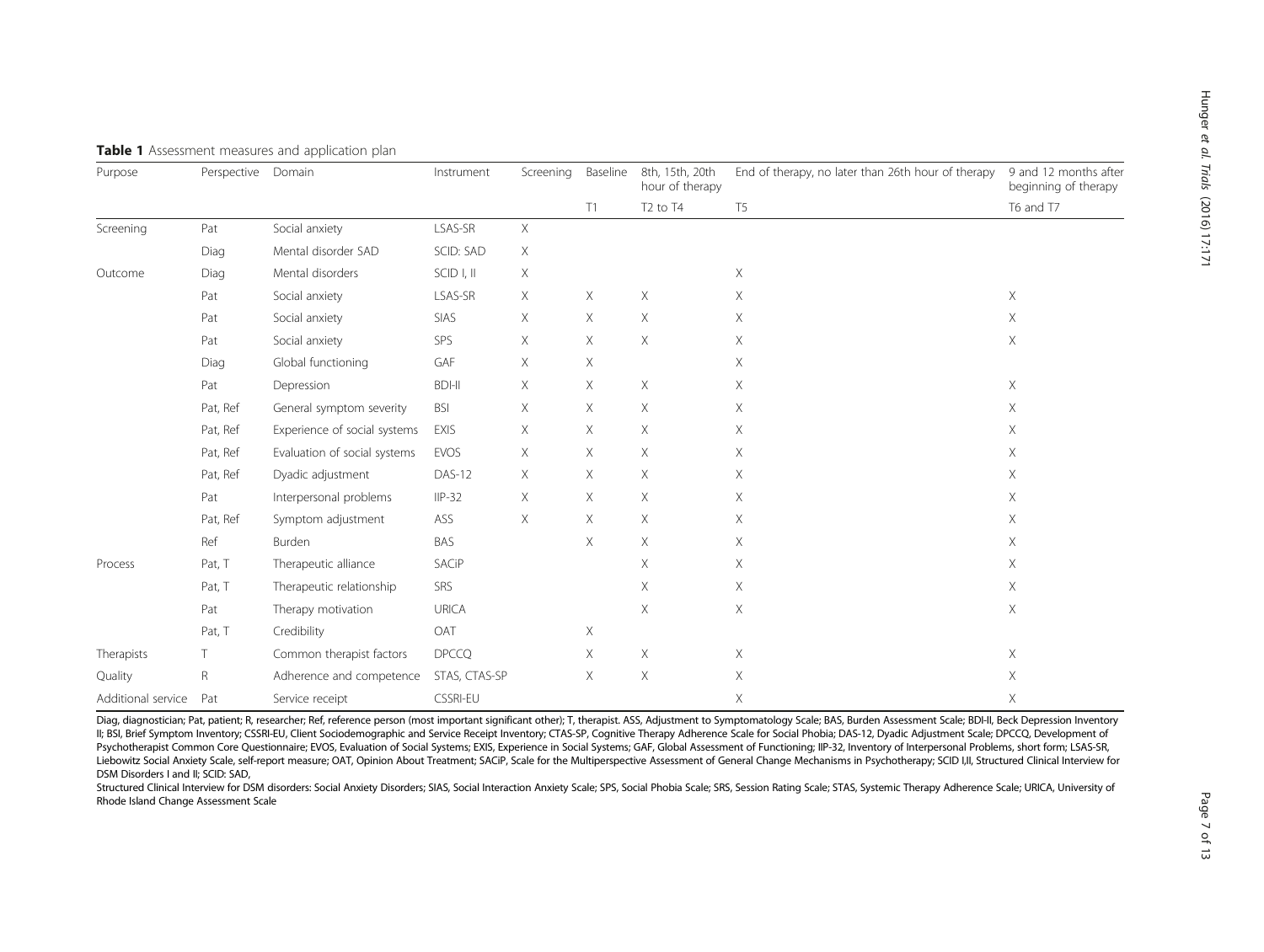procedures, but not about specific hypotheses. Blinding will not be feasible since both the CPP and IMP are well known for their specific therapy orientation, and because of the focus on the external validity and generality of the pilot study to routine care [\[53\]](#page-11-0). Outcome assessments at all points in time will be conducted online (UNIPARK), and no blinding of assessors will be needed. Pre- and post-SCID diagnostics will be blinded and the assessors will not know the study arm in which each patient will be treated.

#### Allegiance

The preference of researchers and therapists for a particular treatment may account for bias in outcome data [[54\]](#page-11-0). To avoid such bias, we will balance direct and indirect allegiance by a bi-centric trail. In this trail, CBT and ST trainers, supervisors and therapists will be distinct persons but equally allegiant to their method. They will be well trained, follow equally elaborate but quite distinctive manuals. They will receive equal support, and contribute an equal number of hours and days to the project [\[55](#page-11-0)].

#### Intervention

#### Manuals

The CBT manual [\[8](#page-11-0)] is well established. The goal is to establish a realistic self-perception. It includes: 1) generation of an idiosyncratic version of the disorder and identification of individual safety behaviors; 2) manipulation of self-focused attention and safety behaviors in role plays, and using video feedback to demonstrate their adverse effects; 3) training in attentional redeployment and reduction of safety behaviors through behavioral experiments (expositions), cognitive restructuring and changing of dysfunctional convictions; 4) relapse prevention; 5) booster sessions after the end of therapy to refresh therapeutic gains.

The ST manual was written by JS and CH, with consultations from Dr Rüdger Retzlaff (Heidelberg University Hospital). It is the first manual that reviewed ST manuals for social anxiety disorders in child and adolescent psychotherapy [[19](#page-11-0)] and well-established ST manuals for different disorders [\[20](#page-11-0)–[22\]](#page-11-0), in addition to the well-written CBT and PD manuals for social anxiety disorders [[8](#page-11-0), [56](#page-11-0), [57](#page-11-0)]. It is based on general ST concepts [[18\]](#page-11-0), integrating constructivist, solution-oriented [\[5](#page-10-0), [23](#page-11-0)] and strategic [[24](#page-11-0)–[27](#page-11-0)] methods, in addition to attending disorder-specific relational ST dynamics [\[19](#page-11-0), [28](#page-11-0), [29](#page-11-0)]. JS and CH tested the manual with two patients before teaching it to the study therapists. Training experiences were utilized for a last revision before study therapies started. According to this manual [\[30](#page-11-0)], ST combines three different therapy settings with different participants in a multisystemic therapy concept. The first two

therapies, and the majority of all therapy sessions alike, are individual but with a strong focus on relationship issues. They are combined with sessions with partners, parents or closest friends, and with one 3-hour group therapy session bringing together project patients and therapists. The ST manual differentiates between four phases: 1) generation of an idiosyncratic version of the function of the social anxiety symptoms including the identification and inclusion of important private and/or professional social systems and the important members within these systems; 2) experimentation with changes through symptom prescription, paradoxical intention, externalization, deconstruction of shared belief systems and enactment of socially anxious interactions with and without important social system members; 3) relapse prevention involving important social system members; and 4) booster sessions after the end of therapy including important social system members to gain a shared refreshment of therapeutic gains.

#### Training and supervision

All therapists participated in a 3-day CBT or ST training. Dr Denise Ginzburg (Institute of Psychology, Johann Wolfgang Goethe University of Frankfurt, Germany) conducted the CBT workshops; JS and CH conducted the ST workshops. Supervisions were obligatory for one out of four therapy hours. Eva Vogel and Dr Meike Peters (CPP) supervised the CBT group; JS supervised the ST group.

## Adherence

Therapists will estimate their adherence after each session. Independent raters will rate therapy session video recordings for manual adherence. We are currently developing a Systemic Therapy Adherence Scale (STAS) and will utilize the Cognitive Therapy Adherence Scale for Social Phobia (CTACS) [[58\]](#page-11-0) as well.

## Participation and attrition, responses to crises and suicidality

We will measure participation and attrition by counting the number of interested persons who will 1) contact the recruiting office, 2) participate in the initial screening, 3) will be SCID-interviewed, 4) included into the pilot study, 5) drop out before the beginning of therapy, 6) start therapy, 7) drop out during therapy, 8) end therapy, 9) participate in the 9 months follow-up, and 10) participate in the 12 months follow-up. We will describe causes for withdrawing, and calculate the retention rate for both study conditions separately and together.

Patients will be instructed to contact the therapist and/or research team whenever experiencing adverse events. No constraints will exist regarding additional therapeutic consultations. Inclusion criteria will, however,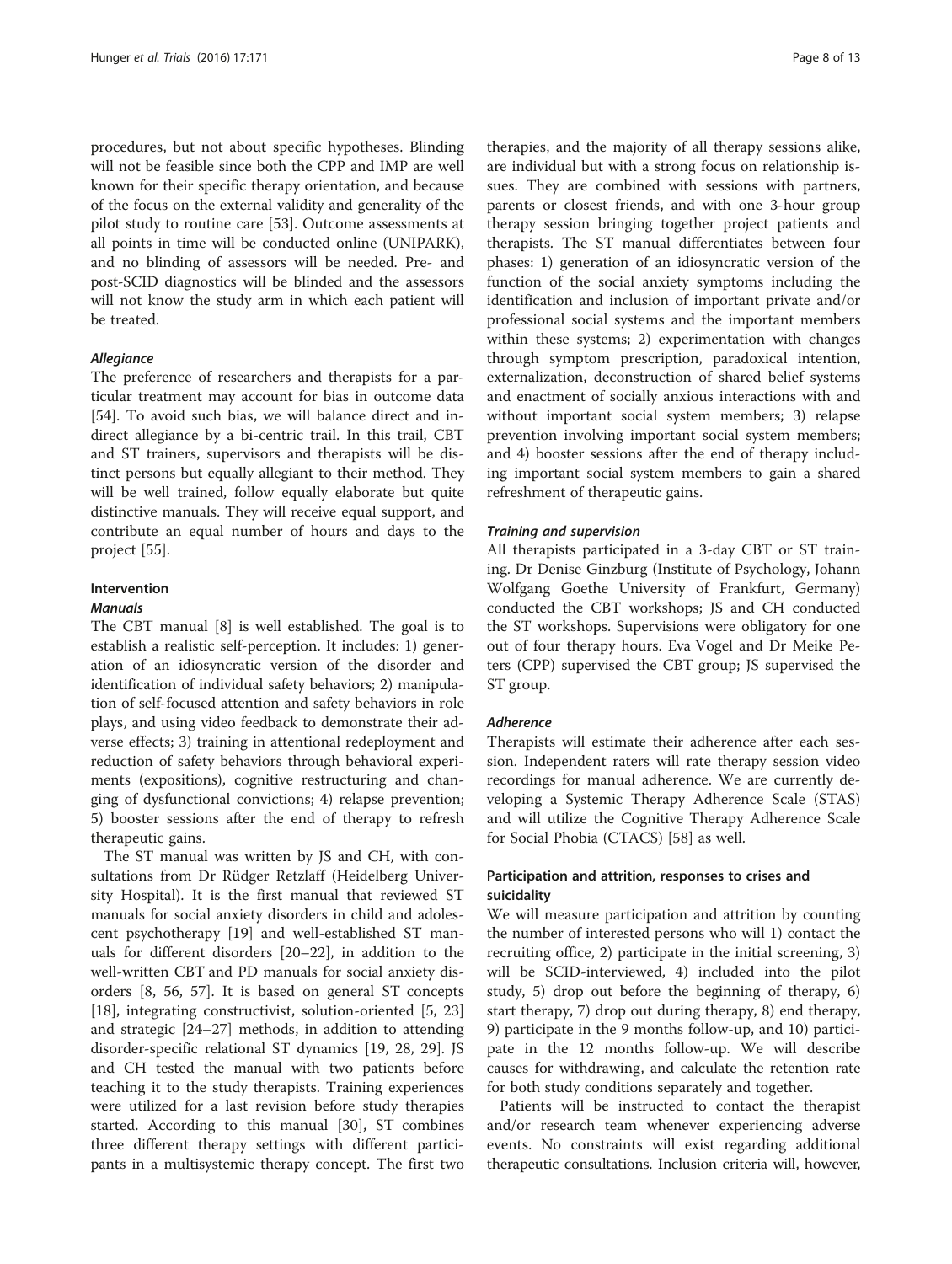not allow for use of additional counseling or therapeutic support during the study period.

#### Measures

## Screening and assessments

In the screening phase, interested persons will receive pilot study information, will be asked for the fulfillment of inclusion and exclusion criteria, and will be SCIDinterviewed for a social anxiety disorder. Potential patients will receive the LSAS-SR and screening questions for the SCID interview. In bi-centric case conferences, supervising experts of both the CPP and IMP, together with the SCID-diagnosticians, will discuss whether the cases will fulfil the inclusion criteria.

Primary outcome measures: social anxiety The 24 item LSAS-SR assesses social interaction and performance situations feared and the degree of avoidance in the past week [\[59](#page-12-0), [60](#page-12-0)] with excellent internal consistency [[61\]](#page-12-0) and good sensitivity to change [[45\]](#page-11-0). The 20-item SIAS and SPS assess social anxiety in interpersonal interactions (SIAS) or while being observed by others (SPS) with good to excellent internal consistencies and sensitivity to change [[41](#page-11-0)–[43](#page-11-0)].

Secondary outcome measures: psychological functioning The GAF scale measures clinicians' evaluation of patients' psychosocial functioning [\[62, 63](#page-12-0)] with high levels of interrater reliability [[64\]](#page-12-0) and sensitivity to change [[62\]](#page-12-0). The 21-item Beck Depression Inventory II (BDI-II) detects cognitive, motivational, affective and somatic symptoms of depression with excellent to good internal consistencies [\[65, 66\]](#page-12-0) and high sensitivity to change [\[67](#page-12-0)]. The Brief Symptom Inventory (BSI) assesses a variety of mental symptoms, and is highly correlated to the original SCL-90-R [[68](#page-12-0)–[70](#page-12-0)].

Social system and interpersonal functioning The 12 item Experience in Social Systems Questionnaire (EXIS) assesses patients' experience within their important social systems. The EXIS shows excellent to satisfactory internal consistencies and good sensitivity to change [\[71](#page-12-0)]. The 12-item Dyadic Adjustment Scale (DAS-12) measures the quality of marital relationships showing satisfactory internal consistency [[72\]](#page-12-0). We apply the DAS-12 not only to romantic or marital partners, but also to other caregivers (e.g. family member, best friend). The 32-item Inventory of Interpersonal Problems (IIP-32) identifies a person's interpersonal difficulties revealing excellent to satisfactory internal consistencies [\[36](#page-11-0), [73](#page-12-0)] and satisfactory sensitivity to change [\[74](#page-12-0)].

Symptom adjustment We developed a 5-item Adjustment to Symptomatology Scale (ASS), inspired by the

Couples Interaction Checklist (CIC) [\[75\]](#page-12-0), but with a focus on a patient's adjustment to psychological problems in terms of social interactions between the patient and significant others. We are currently investigating its psychometric structure in a separate research project [[76\]](#page-12-0).

Caregiver burden The 19-item Burden Assessment Scale (BAS) measures burden by intimate others with excellent to good internal consistencies and satisfactory sensitivity to change [[77](#page-12-0)]. Our German validation found the BAS psychometric reliable with good internal consistencies [\[78\]](#page-12-0).

Change measures The 21-item Scale for the Multiperspective Assessment of General Change Mechanisms in Psychotherapy (SACiP) measures general change mechanisms with excellent to satisfactory internal consistencies and demonstrated validity by predicting outcome [[79, 80](#page-12-0)]. The 4-item Session Rating Scale (SRS) measures therapeutic alliance [[81\]](#page-12-0), and its validity is confirmed by positive correlations with outcome [\[82](#page-12-0)]. The 16-item University of Rhode Island Change Assessment Scale (URICA) measures stages of change with excellent to satisfactory internal consistencies and demonstrated validity by predicting symptoms [[83](#page-12-0)].

Credibility The Opinion About Treatment (OAT) questionnaire, adapted from Borkovec and Nau's (1972) credibility and expectancy questionnaire, assesses how successfully patients think the treatment will be and appears with excellent internal consistencies [[84\]](#page-12-0). We will adapt the OAT to a therapist version as well.

Therapist variables The Development of Psychotherapist Common Core Questionnaire (DPCCQ) characterizes therapists on several subscales [[85\]](#page-12-0), of which we chose interpersonal style, relational skills, quality of therapists' personal lives and difficulties in practice to be suitable for this pilot study. The scales have been found predictive of the therapeutic alliance and outcome [\[86](#page-12-0)–[88\]](#page-12-0).

Service receipt The Client Sociodemographic and Service Receipt Inventory (CSSRI-EU) can be used for the calculation of costs for health service utilization and medication [[89\]](#page-12-0). Face validity and cross-cultural adaptation are achieved [[90\]](#page-12-0).

#### Statistical analyses

All statistics will be descriptive and explorative using the SPSS statistical package (version 19.0; IBM, Frankfurt, Germany). In addition to descriptive measures such as mean, standard deviation, median, interquartile range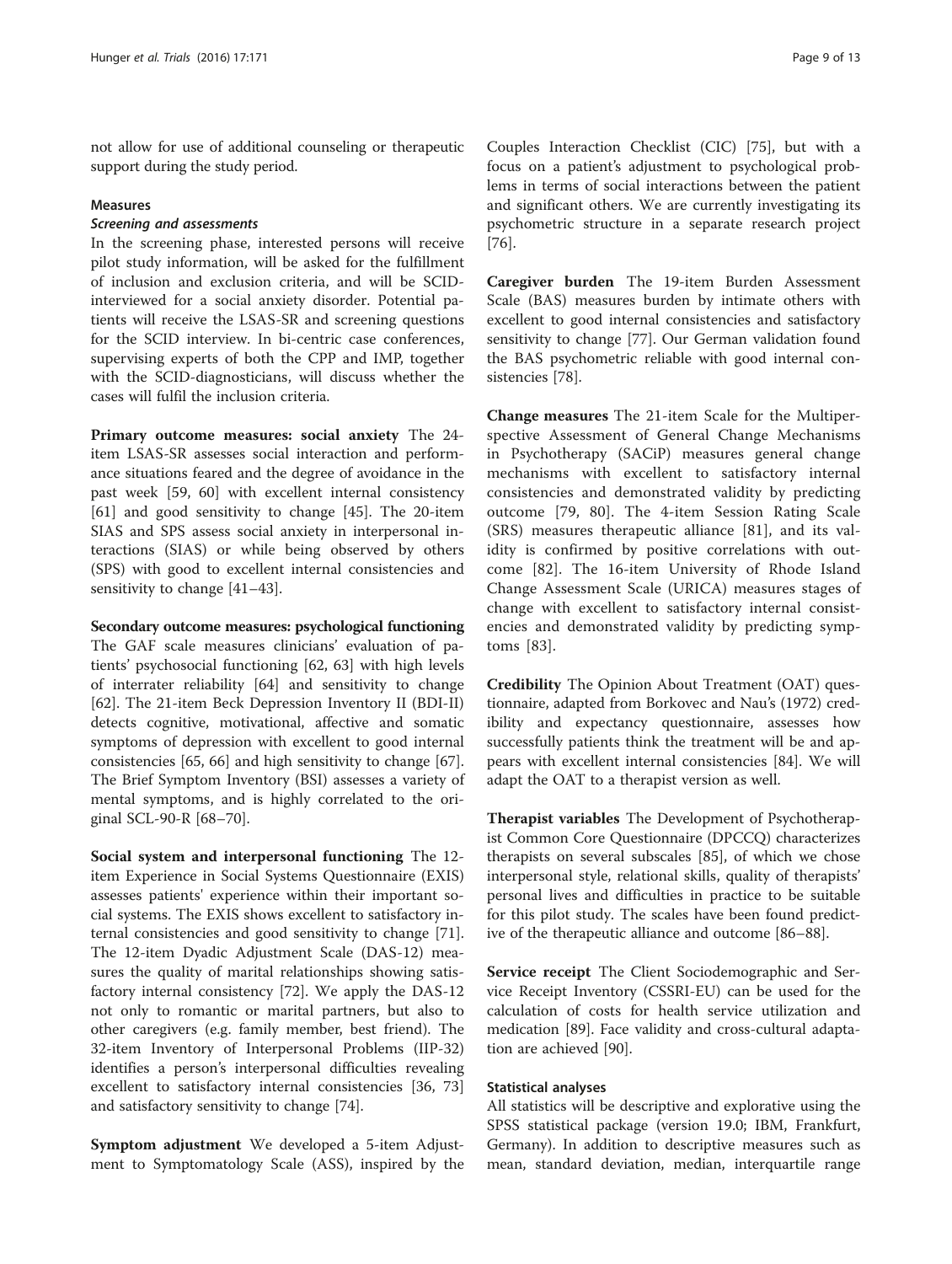and confidence intervals, comparisons of primary endpoints between the two groups will be performed using t-test, Mann–Whitney U test and chi-square test, as appropriate. Missing values on less than 20 % of items for each scale of all outcome measures will be replaced with the conditional mean values for the CBT or ST group.

#### Interrater reliability

Interrater reliability will be calculated by independent raters for SCID diagnoses before therapy starts (T1) and at the end of therapy, respectively after 26 hours of therapy (T2). We will also calculate interrater reliability for the treatment adherence. The percentage of agreement between the raters on SCID diagnoses, or treatment adherence, will indicate interrater reliability. Based on adequate total observer variance, we will also calculate a more robust measure (e.g. Cohen's Kappa).

#### Therapist effects

One-way univariate ANOVA on primary outcome measures will show intra-group differences within both treatment conditions at the end of, and 9 and 12 months after the beginning of therapy. As there will be only eight CBT and ST therapists each, resulting in low power, the conclusion that each of them will be equally effective is tentative. Therefore, potential therapist effects will not be examined in this pilot study.

#### Clustering effects

CBT and ST will be administered in two independent centers. There will be considerable interaction among the therapists within each study arm, particularly during training and supervision. Within the ST condition, there will also be interaction between patients, above all in the group therapy session. Due to data dependency, we will conduct two-level (patients, treatment condition) linear regression analysis to account for positive intra-class correlations (ICCs) with respect to the primary outcome measures [[91, 92\]](#page-12-0).

## Intention-to-treat and per-protocol analyses

The main analyses of all outcomes will be conducted on the intention-to-treat sample, comparing both treatment groups with 32 participants originally allocated after randomization [\[93](#page-12-0)]. This calculation will be regardless of whether the patients are detected to violate inclusion criteria, whether they complete therapy or not, or whether they are withdrawn from the study sample due to protocol deviations (e.g. changed use of medication, concurrent psychotherapy during the study period [\[94](#page-12-0)]). This will be followed by per-protocol analysis for the primary outcome measures (LSAS, SIAS, SPS) with only patients who fulfill all inclusion criteria, complete the intervention and do not deviate from the protocol.

#### Mixed-design ANOVA

We will perform mixed-design ANOVA to identify differences between treatment conditions [\[95](#page-12-0)]. Factors will be group (CBT or ST) and time (baseline, 8th, 15th, 20th therapy hour, end of therapy, respectively 26th therapy hour, 9 and 12 months after the beginning of therapy). Contrasts A will compare baseline with end of therapy. Contrasts B will indicate change between end of therapy, respectively 26th therapy hour, and 9 months after the beginning of therapy. Contrasts C will indicate change between end of therapy and 12 months after the beginning of therapy. We will control for differences in the length of treatment.

Time X Group interaction effect sizes will be assessed with partial eta-squared  $(\eta^2)$  for the mixed-design ANOVA. Classification of effect sizes will be:  $\eta^2 \ge 0.01$ , small effect;  $\eta^2 \ge 0.06$ , medium effect; and  $\eta^2 \ge 0.14$ , large effect. Subsequently, for significant Time X Group interactions, simple effect analyses within and between groups will be performed [[96\]](#page-12-0). Between-group effect sizes will be assessed with  $\eta^2$  and Cohen's d. Classification of Cohen's d will be:  $d \ge 0.20$ , small effect;  $d \ge 0.50$ , medium effect; and  $d \ge 0.80$ , large effect [\[34\]](#page-11-0). In accord-ance with Coe [\[97](#page-12-0)], we will interpret Cohen's  $d$  in terms of percentiles. Within-group effect sizes will be assessed with  $\eta^2$ .

## **Discussion**

To the best of our knowledge, this will be the first prospective, open, interventive, balanced, bi-centric, explanatory pilot RCT comparing CBT, thoroughly evaluated for social anxiety disorders, and ST, a wellresearched treatment approach that needs more evaluation with socially anxious patients. For study purposes, it is a challenge to make these two different approaches comparable in terms of manualization, duration of treatment, number of sessions, qualifications of therapists, institutional procedures, and allegiances of therapists and researchers. There are many differences that we will need to bridge. CBT is paid for by health insurances; ST is not. CBT training is state-regulated; ST training is regulated by professional associations. CBT is practiced almost exclusively by psychologists; ST by psychologists, social workers and other mental health professionals. CBT tends to use more sessions with shorter betweensession intervals, and it does not intend to include important caregivers in treatment like ST does.

#### Innovative aspects

This trial will be the first pilot study that directly compares CBT and ST, integrating a broad range of systemic methods, for social anxiety disorders. Former studies used either MST [[6\]](#page-11-0), an incremental design [[5\]](#page-10-0), PD, or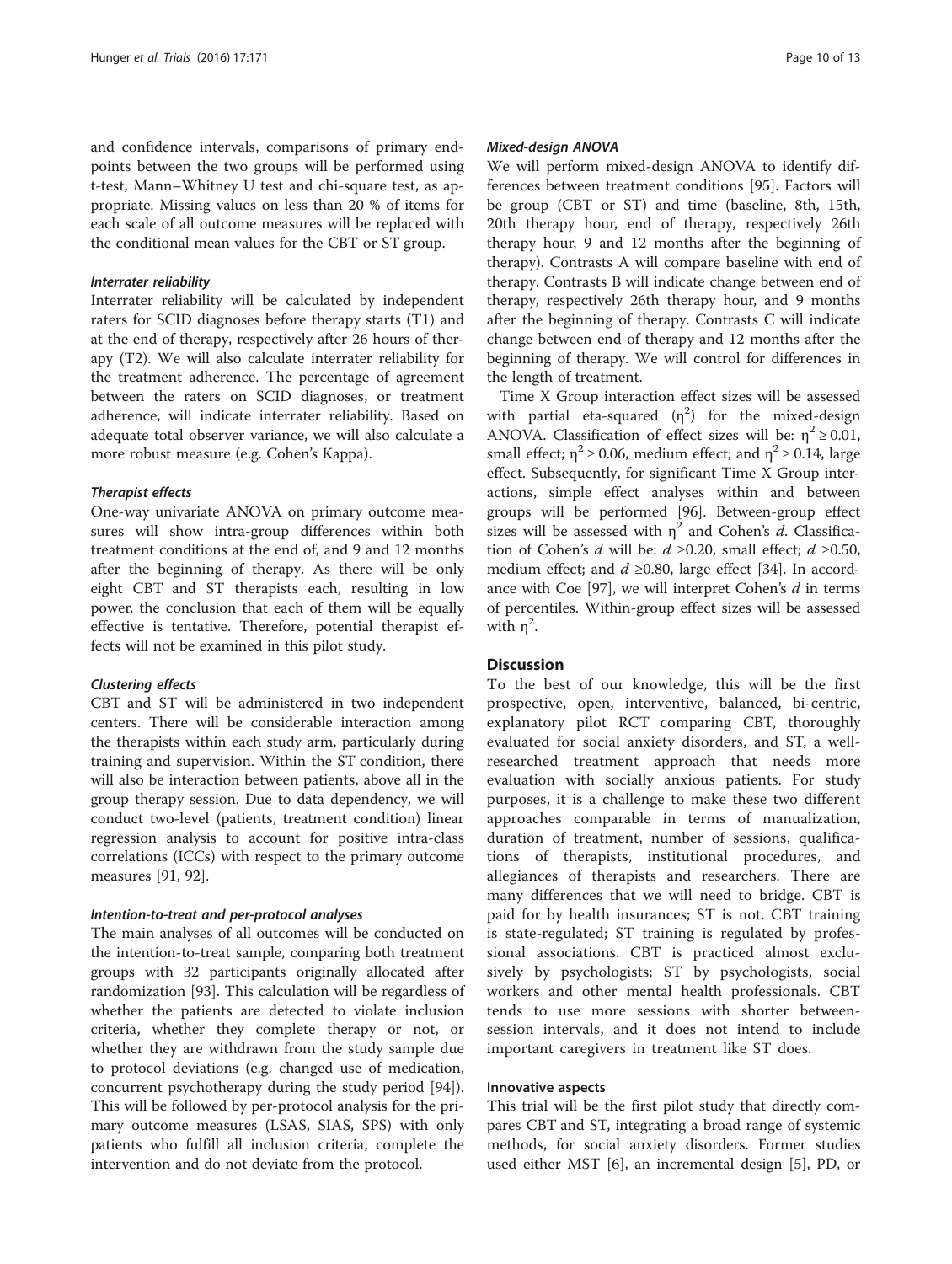<span id="page-10-0"></span>did not focus on social anxiety disorders but mood and anxiety disorders in general [4]. The times of measurement and the instruments we will use are aligned with these three studies and the SOPHO-NET [\[48](#page-11-0)], allowing for direct comparisons of results.

## Biases and limitations

This trial is a pilot study and all statistical analyses will be descriptive and explorative, with the aim to obtain data that can then be used for planning a confirmatory RCT. Consequently, the main RCT is necessary before any confirmatory statement about the efficacy of ST for social anxiety disorders can reliably be made. It is also an open study, and patients and therapists will be informed about the study arm to which they will be allocated. Patients will present themselves to the study team, and no patient will be referred. The openness of this trial and type of recruitment is a naturalistic fact of "real world delivery of care" ([[53\]](#page-11-0); p. 6). We try to balance direct and indirect allegiance by conducting a bicentric trial, involving equally experienced ST and CBT experts, and implementing high methodological quality that appears to buffer allegiance [\[55](#page-11-0)]. The additional use of the OAT questionnaire [\[84](#page-12-0)] will help to test if we could balance allegiance. However, due to the small sample size, we will not perfectly control for allegiance effects.

#### Perspectives of a confirmatory trial

We strive for a subsequent confirmatory multi-centric RCT comparing CBT and ST for social anxiety disorders. In addition to the psychological correlates we will assess in this pilot study, we hope to integrate biopsychological markers (e.g. alpha-amylase, cortisol, heart rate, heart rate variability).

## Trial status

The trial is ongoing and is currently recruiting.

## **Endnotes**

<sup>1</sup>The term "bi-centric" is used with respect to the two centers involved in this study, the CPP and IMP.

#### Abbreviations

ANOVA: analysis of variance; ASS: Adjustment to Symptomatology Scale; BAS: Burden Assessment Scale; BDI-II: Beck Depression Inventory II; BMI: body mass index; BSI: Brief Symptom Inventory; BST: brief strategic therapy; CBT: cognitive behavioral therapy; CGI: Clinical Global Impression; CI: confidence interval; CPP: Center for Psychological Psychotherapy; CSSRI-EU: Client Sociodemographic and Service Receipt Inventory; CTACS: Cognitive Therapy Adherence and Competence Scale; DAS-12: Dyadic Adjustment Scale; DPCCQ: Development of Psychotherapist Common Core Questionnaire; EXIS: Experience in Social Systems Questionnaire; GAF: Global Assessment of Functioning; HAM-A: Hamilton Anxiety Rating Scale; HIS: Helm Stierlin Institut; IIP: Inventory of Interpersonal Problems; IIP-32: Inventory of Interpersonal Problems; IMP: Institute for Medical Psychology; LSAS-SR: Liebowitz Social Anxiety Scale self-report measure; MAGST: Mannheim Society for Systemic Therapy; MST: minimal supportive therapy; OAT: Opinion About Treatment; PD: psychodynamic

therapy; RCT: randomized controlled trial; ROCBT: resource-oriented cognitive-behavioral therapy; SACiP: Scale for the Multiperspective Assessment of General Change Mechanisms in Psychotherapy; SCID: Structured Clinical Interview according to the DSM; SCL-90-R: Symptom Checklist-90-R; SIAS: Social Interaction Anxiety Scale; SOPHO-NET: Social Phobia Psychotherapy Network; SPS: Social Phobia Scale; SRS: Session Rating Scale; ST: systemic therapy; STAS: Systemic Therapy Adherence Scale; URICA: University of Rhode Island Change Assessment Scale.

#### Competing interests

The authors declare that they have no competing interests.

#### Authors' contributions

CH, JS, RH and TK conceptualized and designed this study. CH drafted the first manuscript. JS and RH critically revised the first version. JM, TK and HB made substantial contributions to the acquisition of data and critically revised the second version. AS critically revised the research methods and statistical analyses. All authors read and approved the final manuscript.

#### Acknowledgements

This research project was the successful winner of the 2014 research competition of the German Association for Systemic Therapy, Counseling and Family Therapy (DGSF). It gained further financial support from the Systemic Society (SG), the Heidehof Foundation, the Cusanus Foundation and the IMP. We thank our patients and therapists for their therapeutic cooperation. We thank Eva Vogel and Dr Meike Peters (CPP) for the CBT supervision, as Dr Denise Ginzburg (Institute of Psychology, Johann Wolfgang Goethe University of Frankfurt) has done in CBT training. We thank our SCID diagnosticians (CPP, IMP), and our master and bachelor students who conduct the social network interview. Dr Rüdiger Retzlaff (Heidelberg University Hospital) was the consultant for JS and CH while writing the ST manual. The CPP and IMP provide strong logistic, financial and often emotional support. We appreciate the generosity with which Prof Dr Beate Ditzen, Director of the IMP, promotes this study in many ways. Prof Dr Martin Grosse Holtforth (University of Bern) continuously provided valuable advice in designing this study. Prof Dr Ulrike Willutzki (University Witten/ Herdecke) and her colleagues made their manual on the combined resource-oriented cognitive-behavioral therapy (ROCBT) available to us. Patients will also come to us through the helpful recruitment of the Heidelberg University Hospital and the ZI Mannheim. Numerous bachelor and master students and psychology interns will support us in the organization of therapies, data collection and data evaluation.

#### Author details

<sup>1</sup> Center for Psychosocial Medicine, Institute for Medical Psychology, Heidelberg University Hospital, Bergheimer Straße 20, D-69115 Heidelberg, Germany.<sup>2</sup> Center for Psychological Psychotherapy, University of Heidelberg Bergheimer Straße 58a, D-69115 Heidelberg, Germany. <sup>3</sup>Institute of Medical Biometry and Informatics, University of Heidelberg, Im Neuenheimer Feld 305, D-69120 Heidelberg, Germany.

#### Received: 14 November 2015 Accepted: 23 February 2016 Published online: 31 March 2016

#### References

- 1. Hofmann S, Asnaani A, Vonk I, Sawyer A, Fang A. The efficacy of cognitive behavioral therapy: a review of meta-analyses. Cogn Ther Res. 2012;36(5):427–40.
- 2. Scientific Advisory Board on Psychotherapy. Gutachten zur wissenschaftlichen Anerkennung der Systemischen Therapie. Berlin: Scientific Advisory Board on Psychotherapy; 2008. Available from: [www.](http://www.wbpsychotherapie.de) [wbpsychotherapie.de.](http://www.wbpsychotherapie.de)
- Sydow K, Beher S, Retzlaff R, Schweitzer J. Die Wirksamkeit der systemischen Therapie/Familientherapie. Göttingen: Hogrefe; 2007. p. 182.
- 4. Knekt P, Lindfors O, Härkänen T, Välikoski M, Virtala E, Laaksonen MA, et al. Randomized trial on the effectiveness of long- and short-term psychodynamic psychotherapy and solution-focused therapy on psychiatric symptoms during a 3-year follow-up. Psychol Med. 2008;38:689–703.
- 5. Willutzki U, Neumann B, Haas H, Koban C, Schulte D. Zur Psychotherapie sozialer Ängste: Kognitive Verhaltenstherapie im Vergleich zu einem kombiniert ressourcenorientierten Vorgehen. Z Klin Psychol Psychother. 2004;33(1):42–50.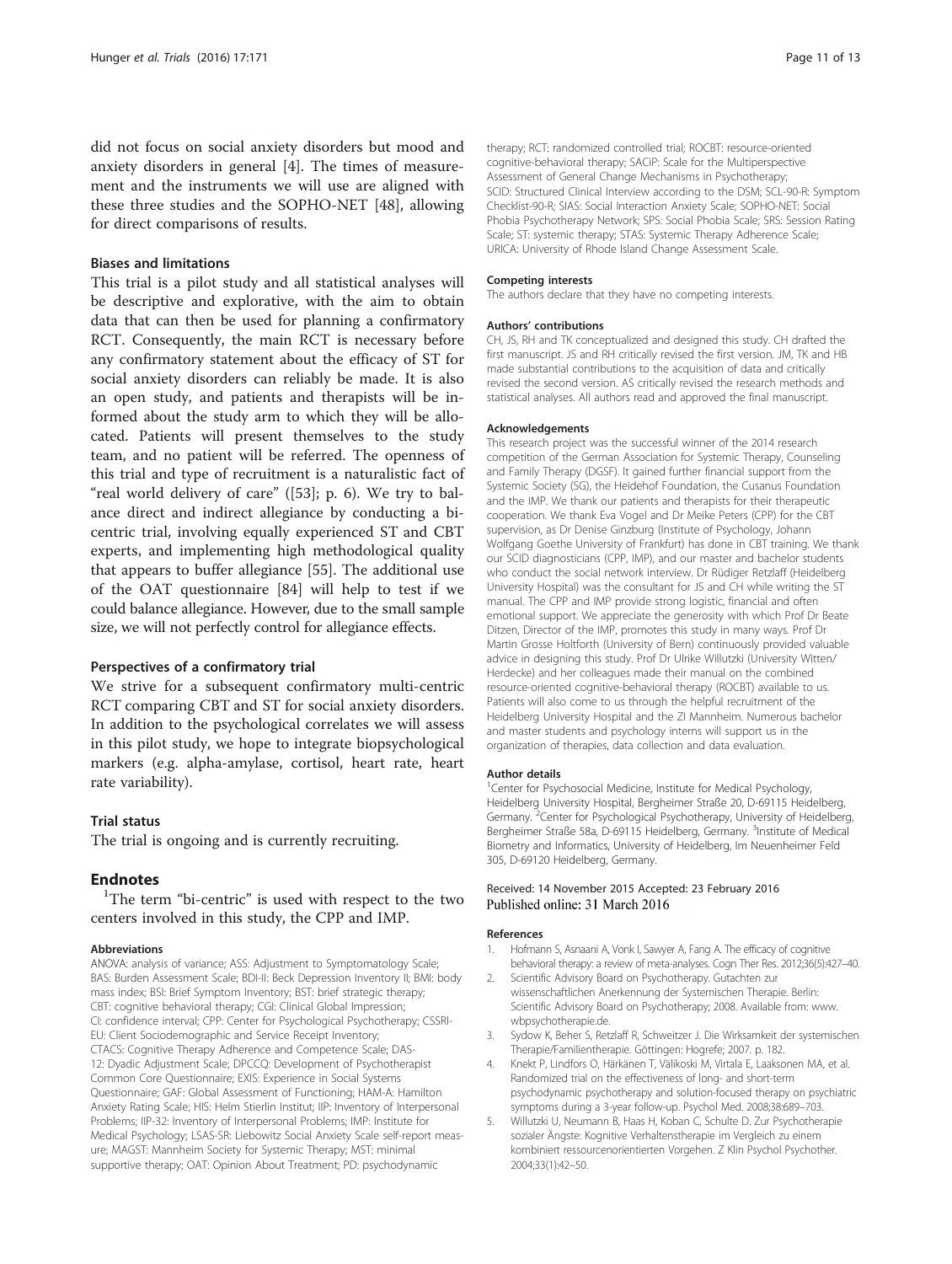- <span id="page-11-0"></span>6. Rakowska JM. Brief strategic therapy in patients with social phobia with or without personality disorder. Psychother Res. 2011;21(4):462–71.
- 7. Wittchen HU, Fehm L. Epidemiology and natural course of social fears and social phobia. Acta Psychiatr Scand. 2003;108(417):4–18.
- 8. Stangier U, Clark DM, Ehlers A. Soziale Phobie. Göttingen: Hogrefe; 2006. p. 109. 9. Stein MB, Kean YM. Disability and quality of life in social phobia:
- epidemiologic findings. Am J Psychiatr. 2000;157:1606–13. 10. Alden LE, Taylor CT. Interpersonal processes in social phobia. Clin Psychol
- Rev. 2004;24(7):857–82.
- 11. Keller MB. The lifelong course of social anxiety disorder: a clinical perspective. Acta Psychiatr Scand. 2003;108 Suppl 417:85–94.
- 12. Yonkers KA, Dyck IR, Keller MB. An eight-year longitudinal comparison of clinical course and characteristics of social phobia among men and women. Psychiatr Serv. 2001;52(5):637–43.
- 13. Taylor CT, Alden LE. To see ourselves as others see us: an experimental integration of the intra and interpersonal consequences of self-protection in social anxiety disorder. J Abnorm Psychol. 2011;120(1):129–41.
- 14. Davila J, Beck JG. Is social anxiety associated with impairment in close relationships? A preliminary investigation. Behav Ther. 2002;33:427–46.
- 15. Iwase M, Nakao K, Takaishi J, Yorifuji K, Ikezawa K, Takeda M. An empirical classification of social anxiety: performance, interpersonal and offensive. Psychiatry Clin Neurosci. 2000;54(1):67–75.
- 16. Beck AT, Emery G. Anxiety disorders and phobias: a cognitive perspective. New York: Basic Books; 1985.
- 17. Clark DM, Wells A. A cognitive model of social phobia. Social phobia. 1995; 41(68):22–3.
- 18. von Schlippe A, Schweitzer J. Lehrbuch der systemischen Therapie und Beratung I: Das Grundlagenwissen. V & R: Göttingen; 2012.
- 19. Rotthaus W. Ängste von Kindern und Jugendlichen. Heidelberg: Carl-Auer; 2015.
- 20. Jones E, Asen E. Wenn Paare leiden: Wege aus der Depressionsfalle. Dortmund: Borgmann; 2002.
- 21. Szapocznik J, Hervis O, Schwartz S. Brief strategic family therapy for adolescent drug abuse. National Institutes of Health: Bethesda; 2003.
- 22. Stratton P, Pote H, Cottrell D, Boston P, Shapiro D, Hanks H. The Leeds systemic family therapy manual. Leeds: University of Leeds; 2000.
- 23. de Shazer S, Berg IK, Lipchik E, Nunnally E, Molnar A, Gingerich W, et al. Brief therapy: focused solution development. Fam Process. 1986;25:207–21.
- 24. Watzlawick P, Weakland JH, Fisch R. Change: principles of problem formation and problem resolution. New York: Norton; 1974.
- 25. Nardone G, Hildenbrand A. Pirouetten im Supermarkt: strategische Interventionen für Therapie und Selbsthilfe. Heidelberg: Carl-Auer-Verlag; 2007.
- 26. Schumacher B. Systemische Angsttherapie in einer Sitzung. Teil I Familiendynamik. 2008;33(1):16–34.
- 27. Schumacher B. Systemische Angsttherapie in einer Sitzung. Teil I Familiendynamik. 2008;33(1):177–93.
- 28. Lieb H. So hab ich das noch nie gesehen. Systemische Therapie und Verhaltenstherapie. Heidelberg: Carl-Auer; 2009.
- 29. Lieb H. Störungsspezifische Systemtherapie. Konzepte und Lösungen. Heidelberg: Carl-Auer; 2013.
- 30. Schweitzer J, Hunger C. Systemic therapy for social anxiety disorders. Heidelberg: Carl-Auer; in press.
- 31. Heinrichs N, Stangier U, Gerlach AL, Willutzki U, Fydrich T. Evidenzbasierte Leitlinie zur Psychotherapie der Sozialen Angststörung. Hogrefe Verlag: Göttingen; 2010.
- 32. Acarturk C, Cuijpers P, van Straten A, de Graaf R. Psychological treatment of social anxiety disorder: a meta-analysis. Psychol Med. 2009;39(2):241–54.
- 33. Bandelow B, Baldwin DS, Dolberg OT, Andersen HF, Stein DJ. What is the threshold for symptomatic response and remission for major depressive disorder, panic disorder, social anxiety disorder, and generalized anxiety disorder? J Clin Psychiatry. 2006;67(9):1428–34.
- 34. Cohen J. Statistical power analysis for behavioral sciences. Hillsdale: Erlbaum; 1988.
- 35. Leichsenring F, Salzer S, Beutel ME, Herpertz S, Hiller W, Hoyer J, et al. Psychodynamic therapy and cognitive-behavioral therapy in social anxiety disorder: A multicenter randomized controlled trial. Am J Psychiatry. 2013; 170(7):759–67.
- 36. Horowitz LM, Strauß B, Kordy H. Inventar zur Erfassung Interpersonaler Probleme (IIP-D). Testmappe. Beltz: Weinheim; 1994.
- 37. Davidson JRT, Foa EB, Huppert JD, Keefe FJ, Franklin ME, Compton JS, et al. Fluoxetine, comprehensive cognitive behavioral therapy, and placebo in generalized social phobia. Arch Gen Psychiatry. 2004;61(10):1005–13.
- 38. Heimberg RG, Liebowitz MR, Hope DA, Schneier FR, Holt CS, Welkowitz LA, et al. Cognitive behavioral group therapy vs phenelzine therapy for social phobia: 12-week outcome. Arch Gen Psychiatry. 1998;55(12):1133–41.
- 39. Franke GH, Derogatis LR. Die Symptom-Checkliste von Derogatis: Manual. SCL-90-R; deutsche Version. Beltz Test: Göttingen; 1995.
- 40. Derogatis LR. SCL-90-R: Administration, scoring and procedures manual for the revised version and other instruments of the psychopathology rating scale series. Baltimore: Clinical Psychometric Research; 1983.
- 41. Stangier U, Heidenreich T, Berardi A, Golbs U, Hoyer J. Die Erfassung sozialer Phobie durch Social Interaction Anxiety Scale (SIAS) und die Social Phobia Scale (SPS) [Assessment of social phobia by the Social Interaction Anxiety Scale (SIAS) and the Social Phobia Scale (SPS)]. Z Klin Psychol. 1999;28(1):28–36.
- 42. Heinrichs N, Hahlweg K, Fiegenbaum W, Frank M, Schroeder B, von Witzleben I. Validität und Reliabilität der Social Interaction Anxiety Scale (SIAS) und der Social Phobia Scale (SPS) [Validity and reliability of the Social Interaction Anxiety Scale (SIAS) and the Social Phobia Scale (SPS)]. Verhaltenstherapie. 2002;12(1):26–35.
- 43. Mattick RP, Clarke JC. Development and validation of measures of social phobia scrutiny fear and social interaction anxiety. Behav Res Ther. 1998;36:455–70.
- 44. Hamilton M. The assessment of anxiety states by rating. Br J Med Psychol. 1959;32(1):50–5.
- 45. Baker SL, Heinrichs N, Kim HJ, Hofmann SG. The Liebowitz social anxiety scale as a self-report instrument: a preliminary psychometric analysis. Behav Res Ther. 2002;40(6):701–15.
- 46. Arain M, Campbell MJ, Cooper CL, Lancaster GA. What is a pilot or feasibility study? A review of current practice and editorial policy. BMC Med Res Methodol. 2010;10(1):1–7.
- 47. Cocks K, Torgerson DJ. Sample size calculations for pilot randomized trials: a confidence interval approach. J Clin Epidemiol. 2013;66(2):197–201.
- 48. Leichsenring F, Hoyer J, Beutel M, Herpertz S, Hiller W, Irle E, et al. The social phobia psychotherapy research network. The first multicenter randomized controlled trial of psychotherapy for social phobia: rationale, methods and patient characteristics. Psychother Psychosom. 2009;78(1):35–41.
- 49. World Medical Association. World Medical Association Declaration of Helsinki: ethical principles for medical research involving human subjects. JAMA. 2013;310(20):2191–4.
- 50. Falkai P, Wittchen HU, Döpfner M, Gaebel W, Maier W, Rief W, et al. Diagnostisches und Statistisches Manual Psychischer Störungen DSM-5 [Diagnostic and statistical manual of mental disorders DSM-5]. Göttingen: Hogrefe; 2014.
- 51. Forand NR, Evans S, Haglin D, Fishman B. Cognitive behavioral therapy in practice: Treatment delivered by trainees at an outpatient clinic is clinically effective. Behav Ther. 2011;42(4):612–23.
- 52. Schulz KF, Grimes DA. Reihe Epidemiologie 6: Generierung von Randomisierungslisten in randomisierten Studien: Zufall, nicht Auswahl. Zeitschrift für ärztliche Fortbildung und Qualität im Gesundheitswesen. 2007;101(6):419–26.
- 53. Zwarenstein M, Treweek S, Gagnier JJ, Altman DG, Tunis S, Haynes B, et al. Improving the reporting of pragmatic trials: an extension of the CONSORT statement. BMJ. 2008;337:a2390.
- 54. Luborsky L, Singer B, Luborsky L. Comparative studies of psychotherapies: is it true that everyone has won and all must have prizes? Arch Gen Psychiatry. 1975;32(8):995–1008.
- 55. Munder T, Flückiger C, Gerger H, Wampold BE, Barth J. Is the allegiance effect an epiphenomenon of true efficacy differences between treatments? A meta-analysis. J Couns Psychol. 2012;59(4):631–7.
- 56. Leichsenring F, Leibing E. Psychodynamic psychotherapy: a systematic review of techniques, indications and empirical evidence. Psychol Psychother. 2007;80(2):217–28.
- 57. Luborsky L. Einführung in die Analytische Psychotherapie. Ein Lehrbuch. Göttingen: V & R; 1984 [dt. 1999].
- 58. von Consbruch K, Heinrich K, Engelhardt K, Clark DM, Stangier U. Psychometrische Eigenschaften der Cognitive Therapy Competence Scale for Social Phobia (CTCS-SP) und der Cognitive Therapy Adherence Scale for Social Phobia (CTAS-SP). In: Leibing E, Salzer S, Leichsenring F, editors. SOPHONET Forschungsverbund zur Psychotherapie der Sozialen Phobie. Göttingen: Cuvillier Verlag; 2008. p. 14–21.